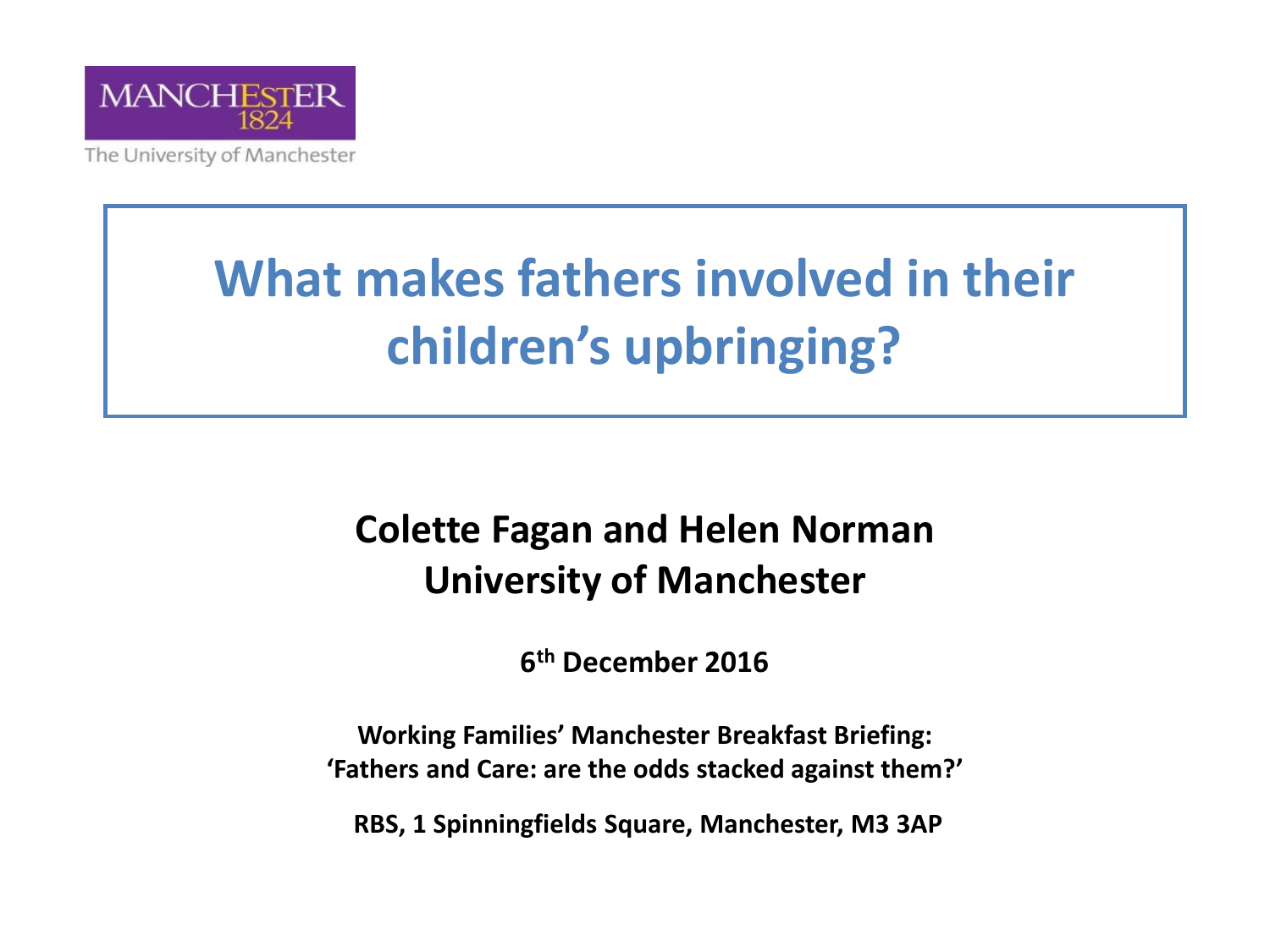### **Presentation outline**

- **Introduction** 
	- How work and care is divided in the UK
- **Work-family policies in the UK**
	- Shared Parental leave, childcare, flexible working
- **Our project: Which fathers are involved in looking after their children?** 
	- Helen Norman, Mark Elliot (Co-I) and Colette Fagan (Co-I), University of Manchester.
	- Project partner: *Working Families*
	- [http://www.cmist.manchester.ac.uk/research/projects/which](http://www.cmist.manchester.ac.uk/research/projects/which-fathers-are-looking-after-their-children/)fathers-are-looking-after-their-children/
- **Conclusions**

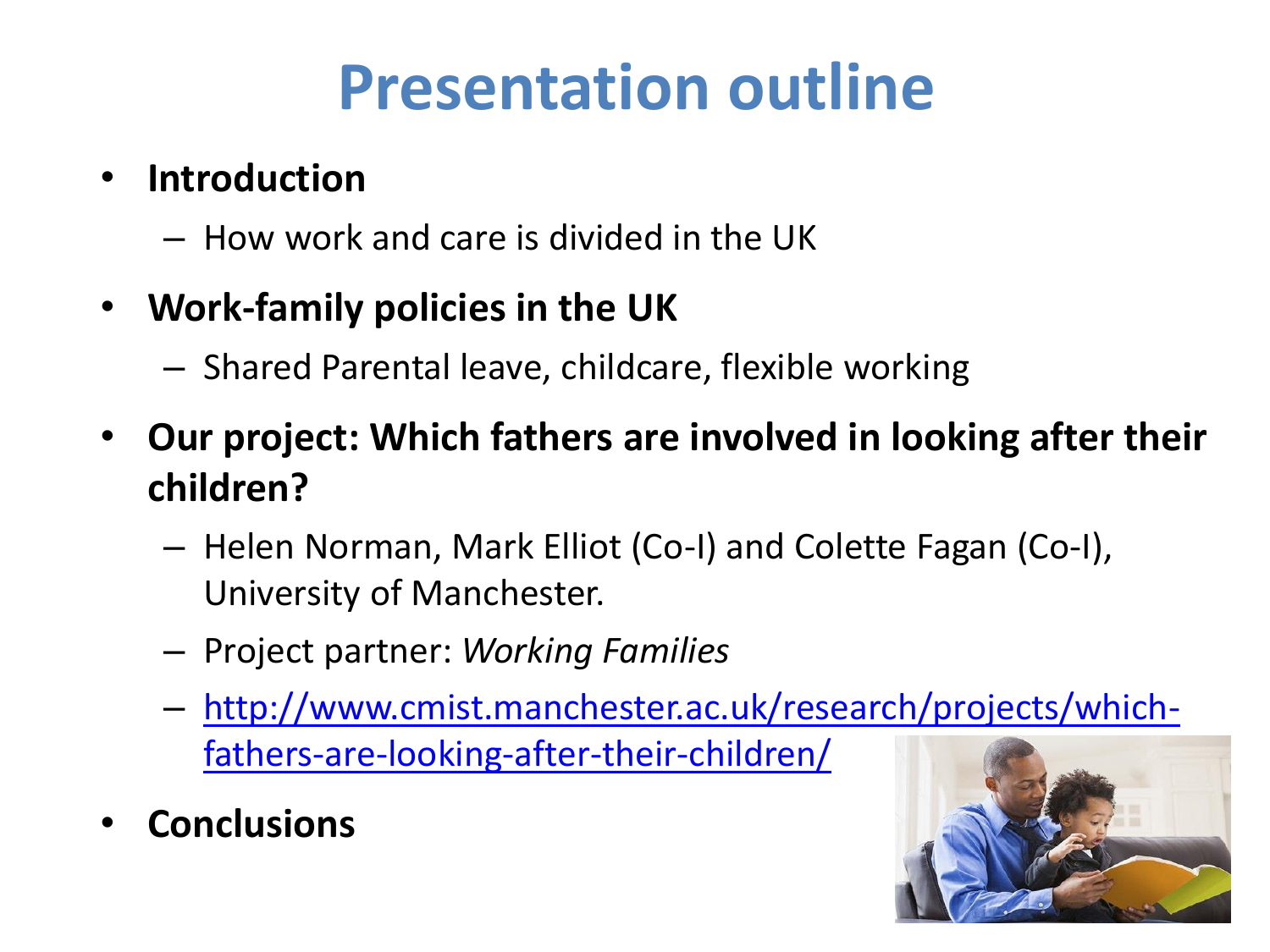#### **How work and care is divided in the UK**

- Men are doing more childcare and housework than they used to, but still do much less than women.
- Ideas about what it means to be a 'good' father have shifted to include being involved in childcare, but being the (main) economic provider remains a central feature.
- Women usually switch to part-time employment after having children.
	- *Employment rate for mothers with dependent children (aged <5) = 61% in 2014. Of those in employment, 54.3% worked part-time (ONS, 2014).*
- Mothers with a pre-school child are more likely to work full-time if they are in a well paid or manager/senior professional position.
- This 'one-and-a-half earner' family model is perpetuated by public policy and widespread beliefs that children suffer if their mothers are employed full-time.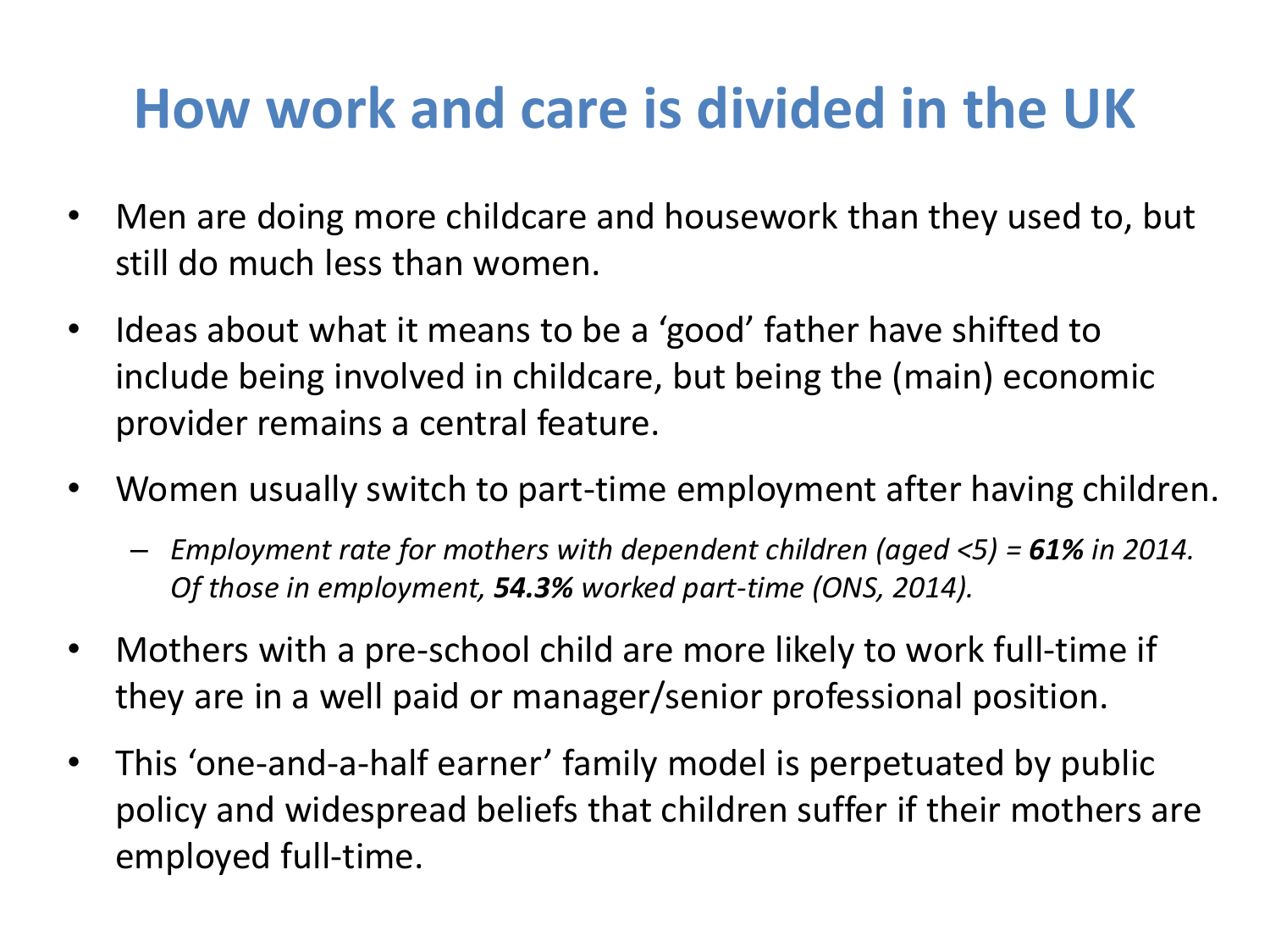# **Work-family policies in the UK**

- Long maternity leave
- Short period of paternity leave
- Parental leave recently reformed to facilitate take up amongst fathers
- Pre-school childcare
- 'Right to request' part-time or flexible hours

*But do these policies help mothers and fathers strike a satisfactory balance between work and care?*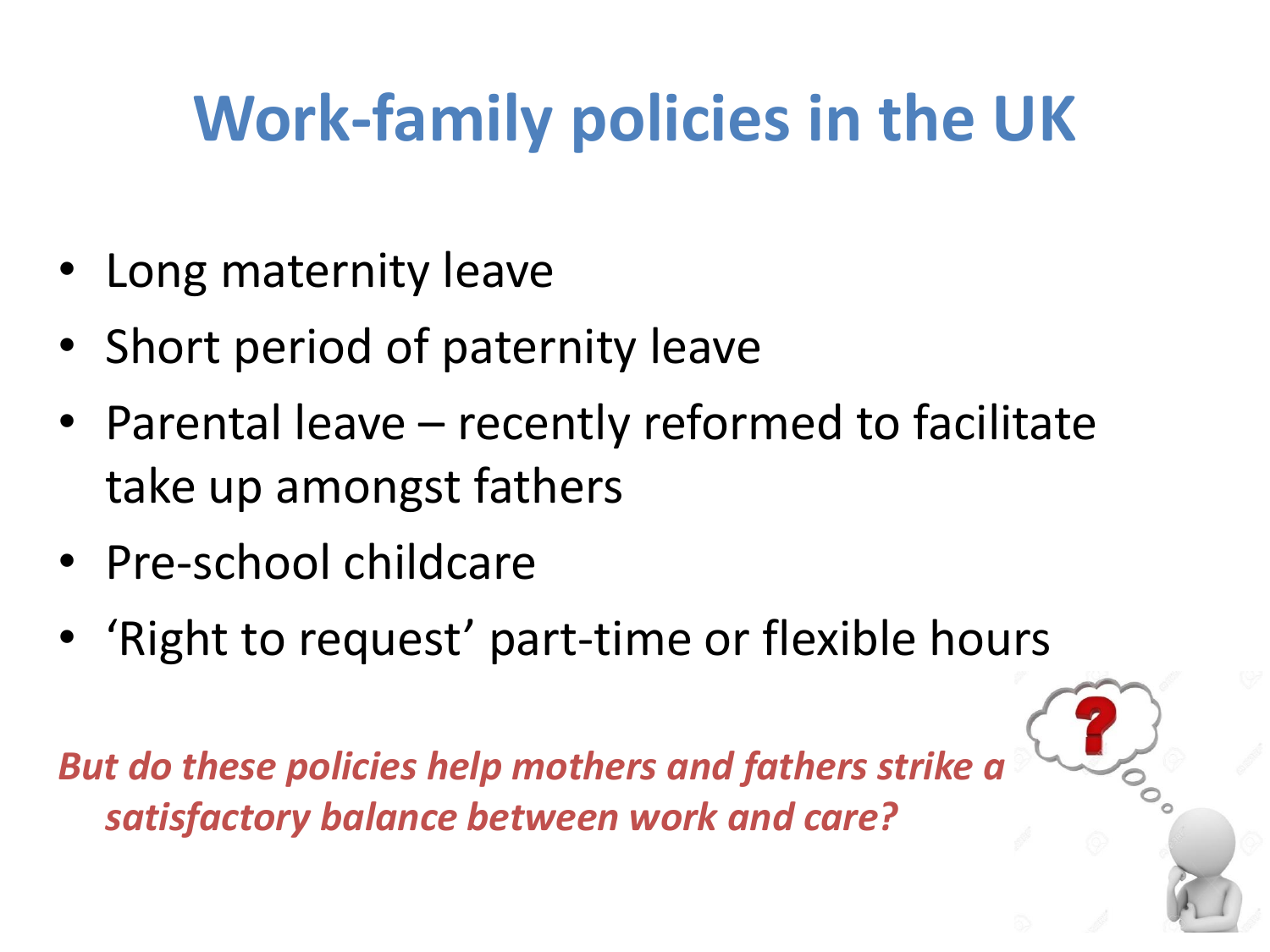## **Shared Parental leave (SPL)**

- SPL is a new right for parents with children born or adopted after 5 April 2015
- Eligible parents can share 50 weeks' leave and 37 weeks' pay available to the mother
- Benefits:
	- More flexible leave can be taken in one week blocks
	- Parents can take leave simultaneously

*However, so far take up has been low…*

*0.6% of eligible fathers took Additional Paternity Leave in 2011-12 2-8% of fathers estimated to take up SPL 1% of male employees, out of 200 organisations surveyed, took SPL in 2015 (My Family Care, 2015)*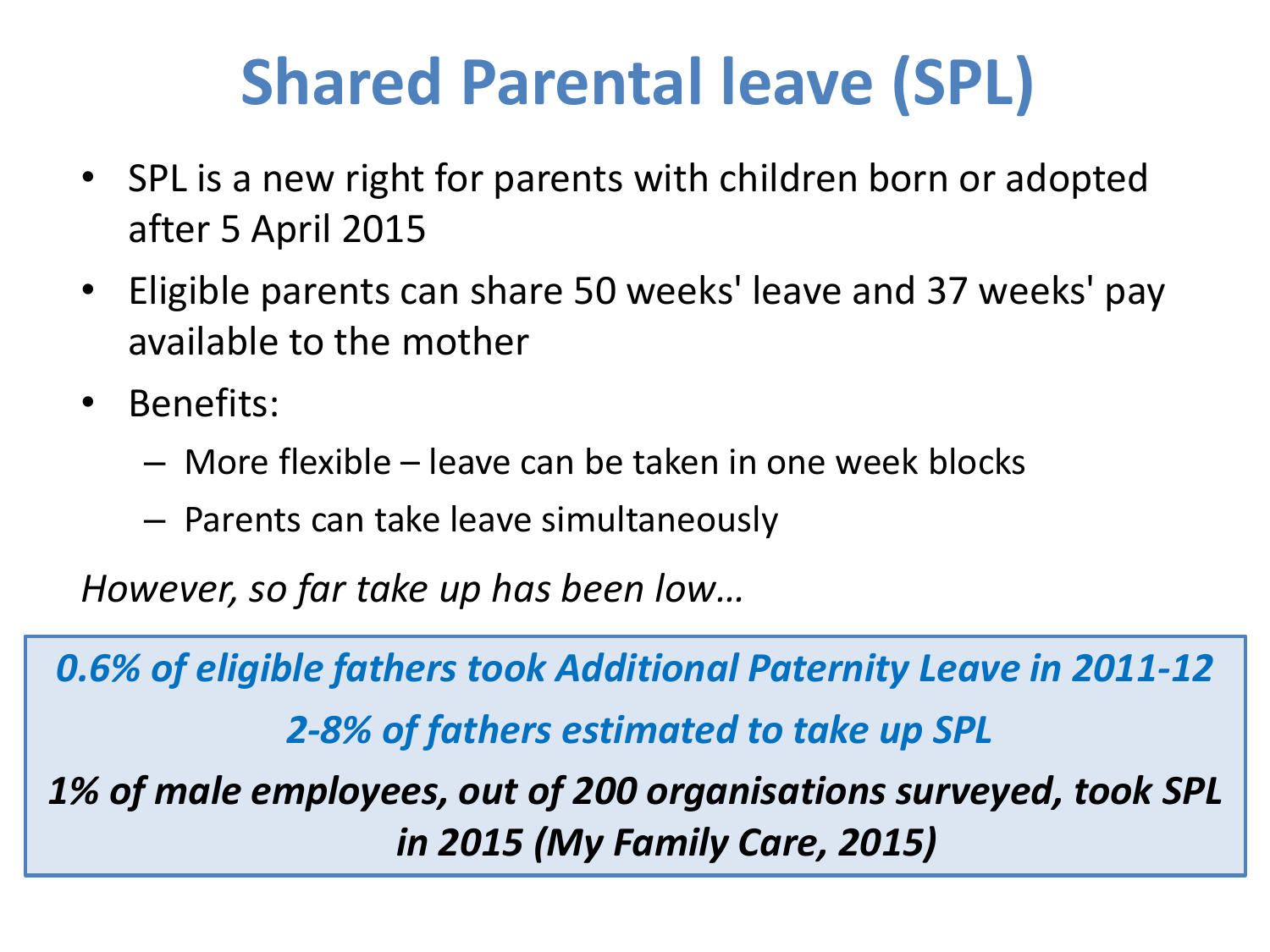### **Working Families' assessment of SPL**

- SPL is an important step in the right direction
- Sends out a message that father involvement in childcare is important
- Although only 1% of fathers surveyed by *My Family Care* had taken SPL in 2015, many were positive about using it in the future
- WF 2015 survey found most employers to be supportive of SPL:
	- Positives concerns about staff taking leave in discontinuous periods have not materialised
	- Negatives complexity of SPL and cultural barriers remain. Mothers are often reluctant to give up part of their maternity leave
- SPL should be an individual right and properly paid

Sources:

Working Families (2016): SPL: the perspective from employers, *WF Briefing* S. Jackson (8 April 2016): SPL: behind the headlines, *WF blog post* S. Jackson (5 June 2014): SPL: the beginning of a quiet revolution?, *WF blog post*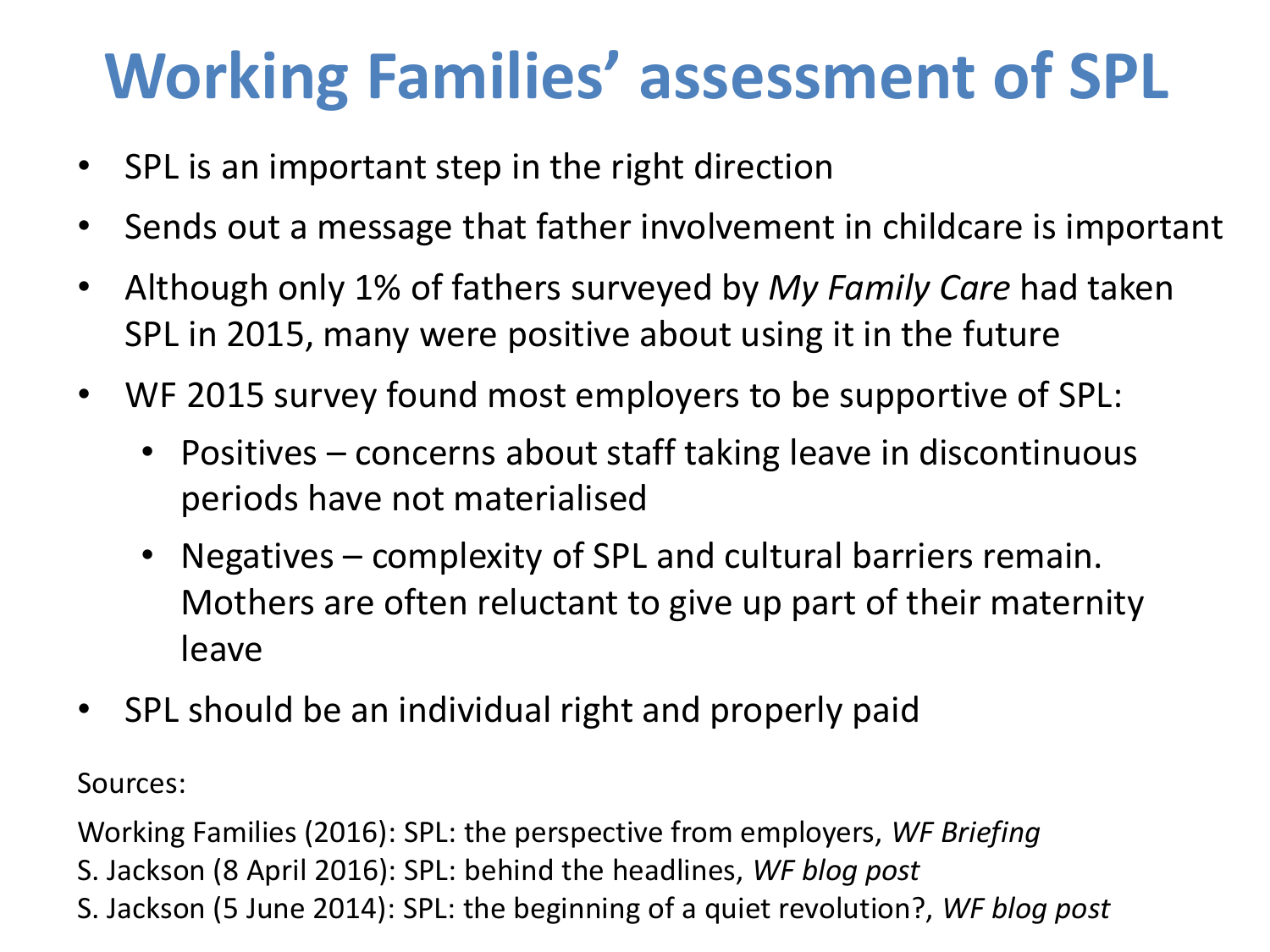## **Childcare**

- Free, part-time early education for all 3-4 year olds (and extended to 40% of disadvantaged 2 year olds in 2014)
- Tax free childcare (from 2017)

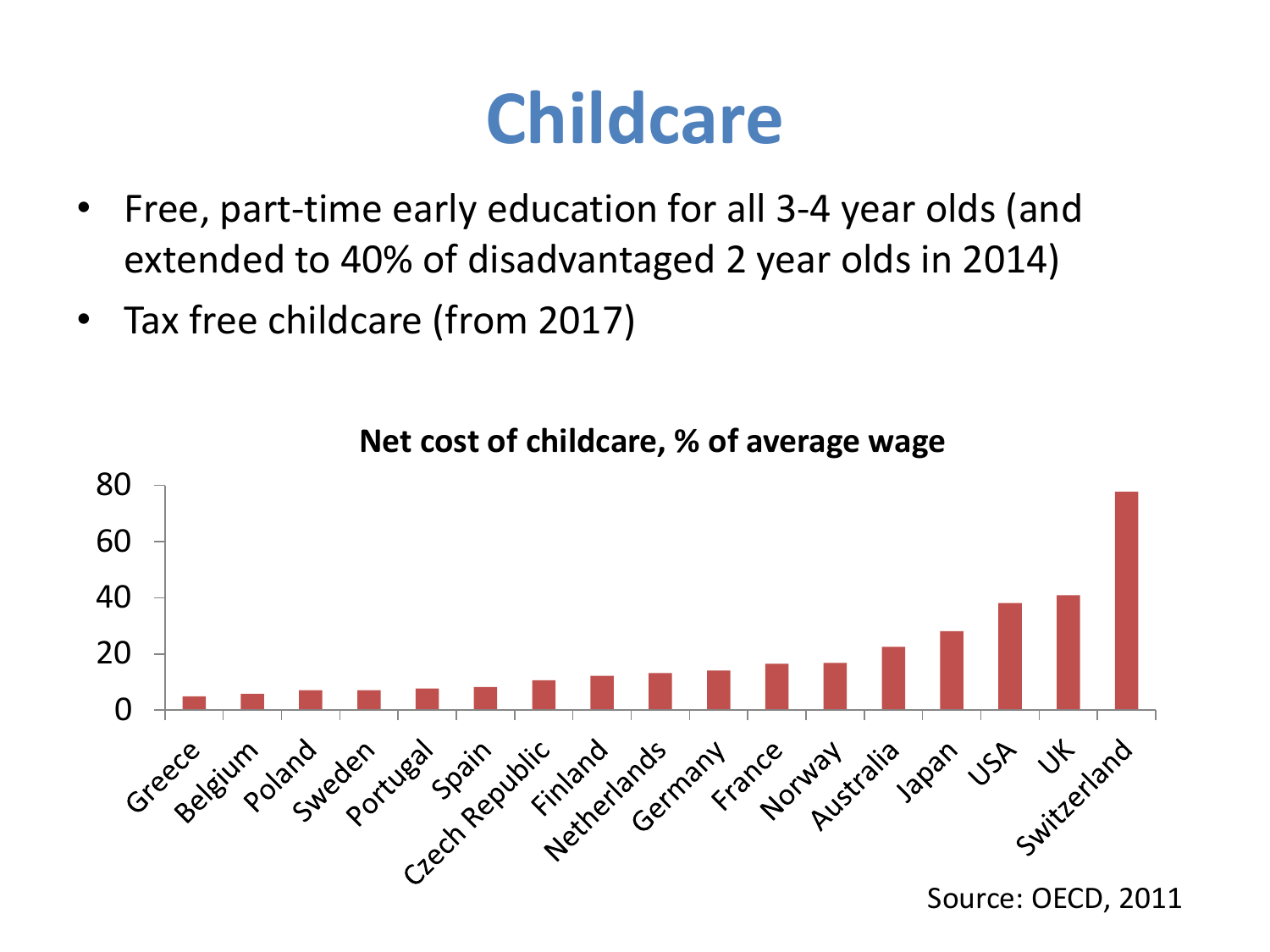# **Flexible working**

- 'Right to request' flexible working (introduced in 2003; extended in 2007, 2009 and 2014).
	- In 2011, 28% of employed women and 17% of employed men made a RTR
	- Most requests were accepted (approx. 60%) but men were more likely to have their requests declined (18%) compared to women (10%).



Source: Fourth Work-Life Balance Survey, 2011 (n= 2,765)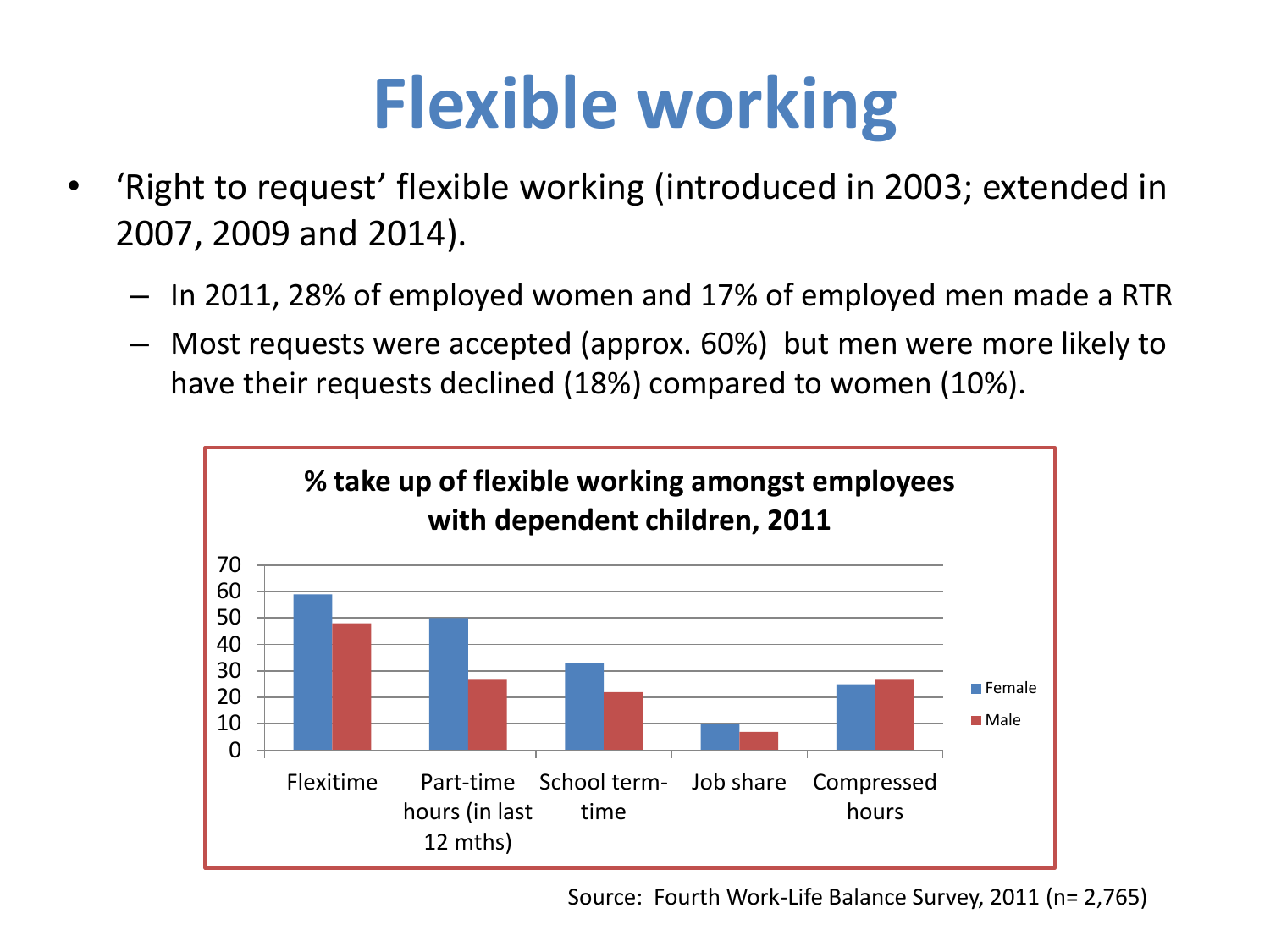## **What influences father involvement?**

*What do we know from previous research?*

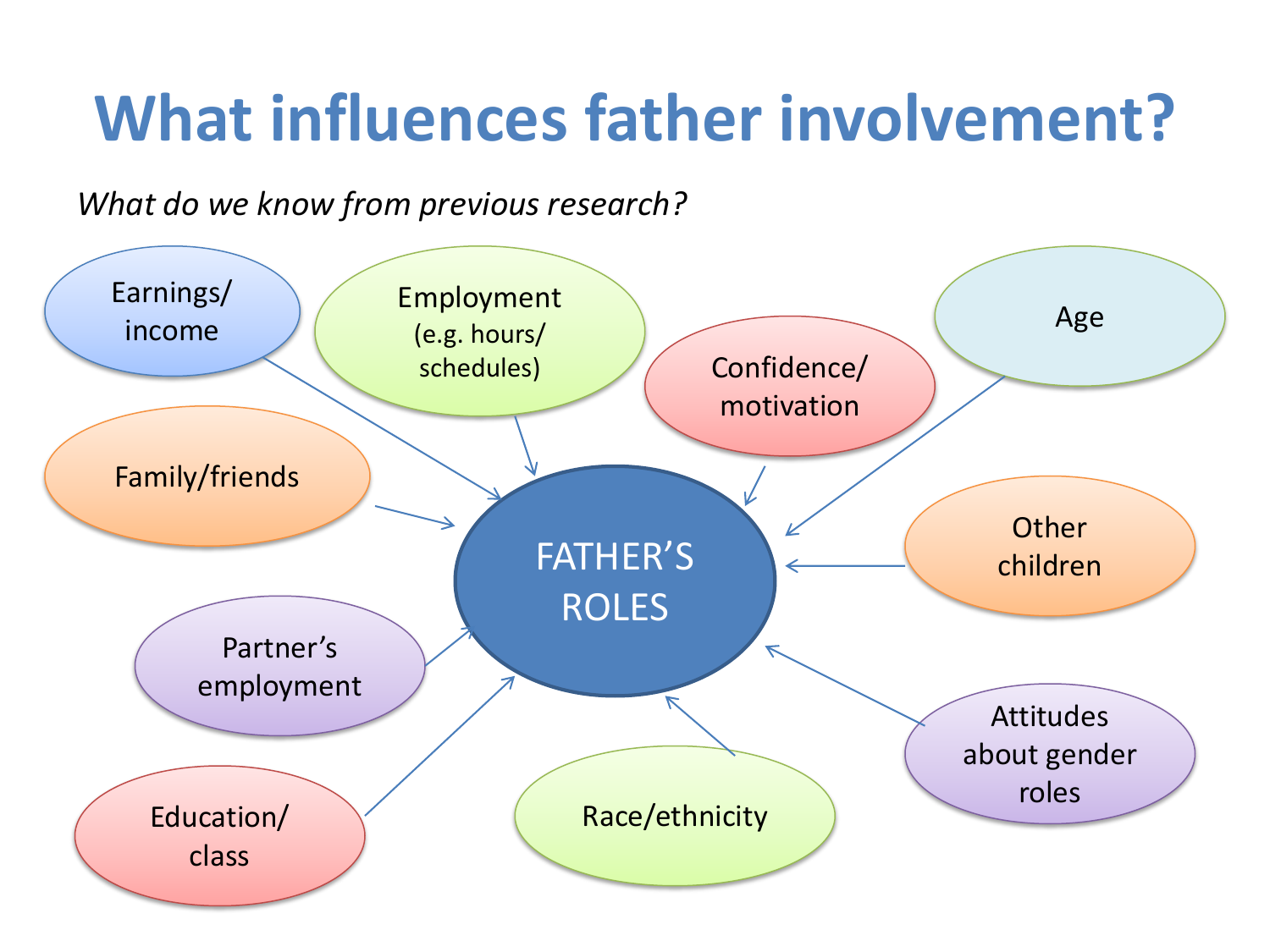**Which fathers are involved in looking after their children? Identifying the conditions associated with paternal involvement**

#### • **Research questions:**

- $\triangleright$  What influences father involvement in childcare at different time points of a child's life? (i.e. 9 months, 3, 5, 8 and 11 years old)
- $\triangleright$  Does a father's childcare and employment behaviour in the first year of a child's life affect how involved he is when the child is older?
- $\triangleright$  Does paternal involvement impact on the stability of the relationship between the mother and the father?
- **Data:**
	- $\triangleright$  Longitudinal analysis of information at 5 points in a child's life (at 9 months, 3 years, 5 years, 8 years and 11 years old) from the UK's **Millennium Cohort Study** (2000-2012).





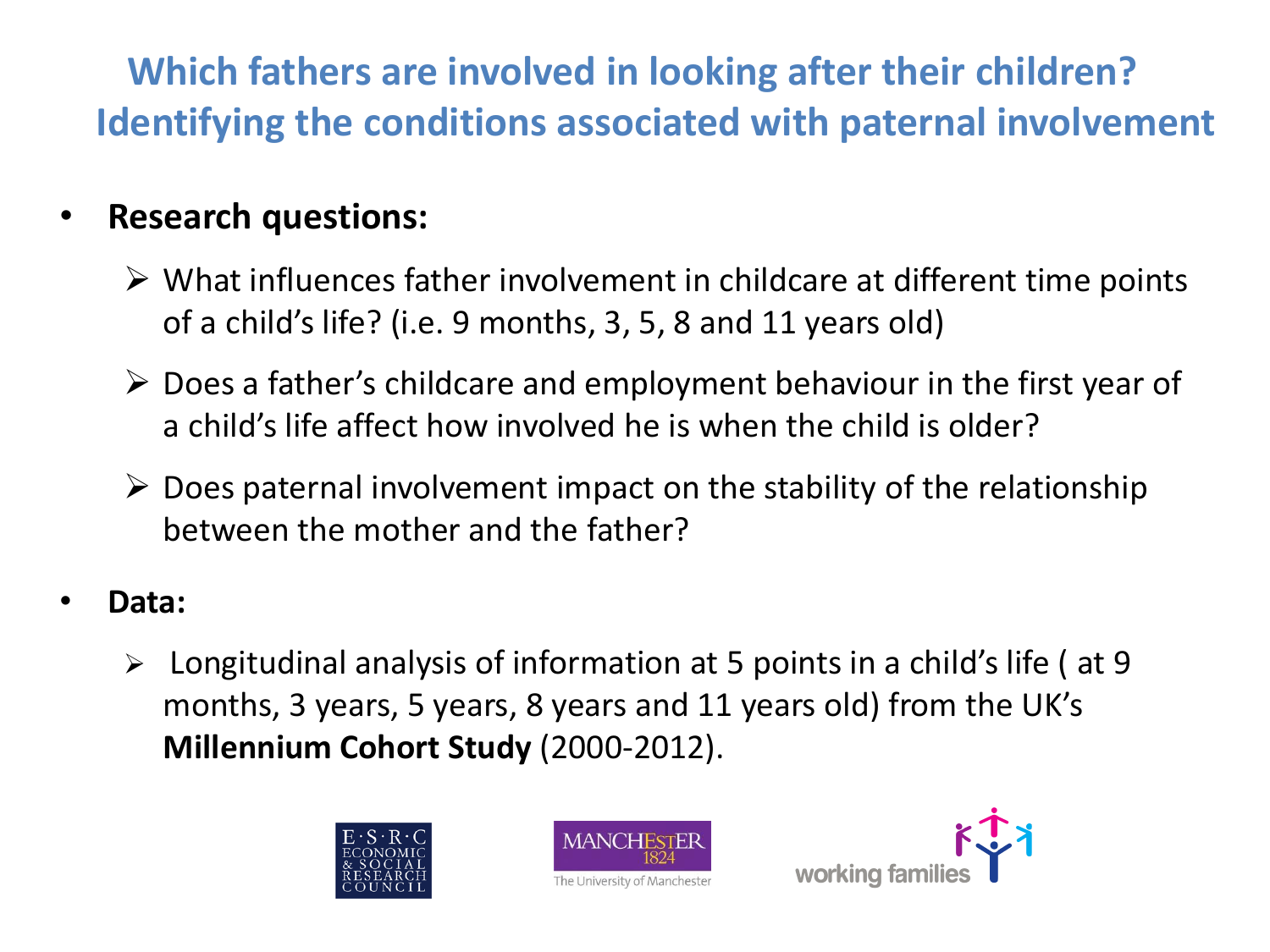#### **What influences dads to be involved?**

#### **Focus for today**

- Fathers' involvement when the child was 9 months old (2001/2) and subsequently when the child was 3 years old (2003/4) in two-parent heterosexual households.
- > 9,000 households across the UK

#### **What % of dads are involved?**

- When the child was 9 months old:
	- **35.8% fathers shared childcare roughly equally**; 63.7% fathers did the least and 0.5% fathers did the most.
- When the child was 3 years old:
	- **25.9% fathers shared childcare roughly equally**; 74.1% fathers did the least.

*Sources: Norman, Elliot and Fagan (2014); Fagan and Norman (2016)*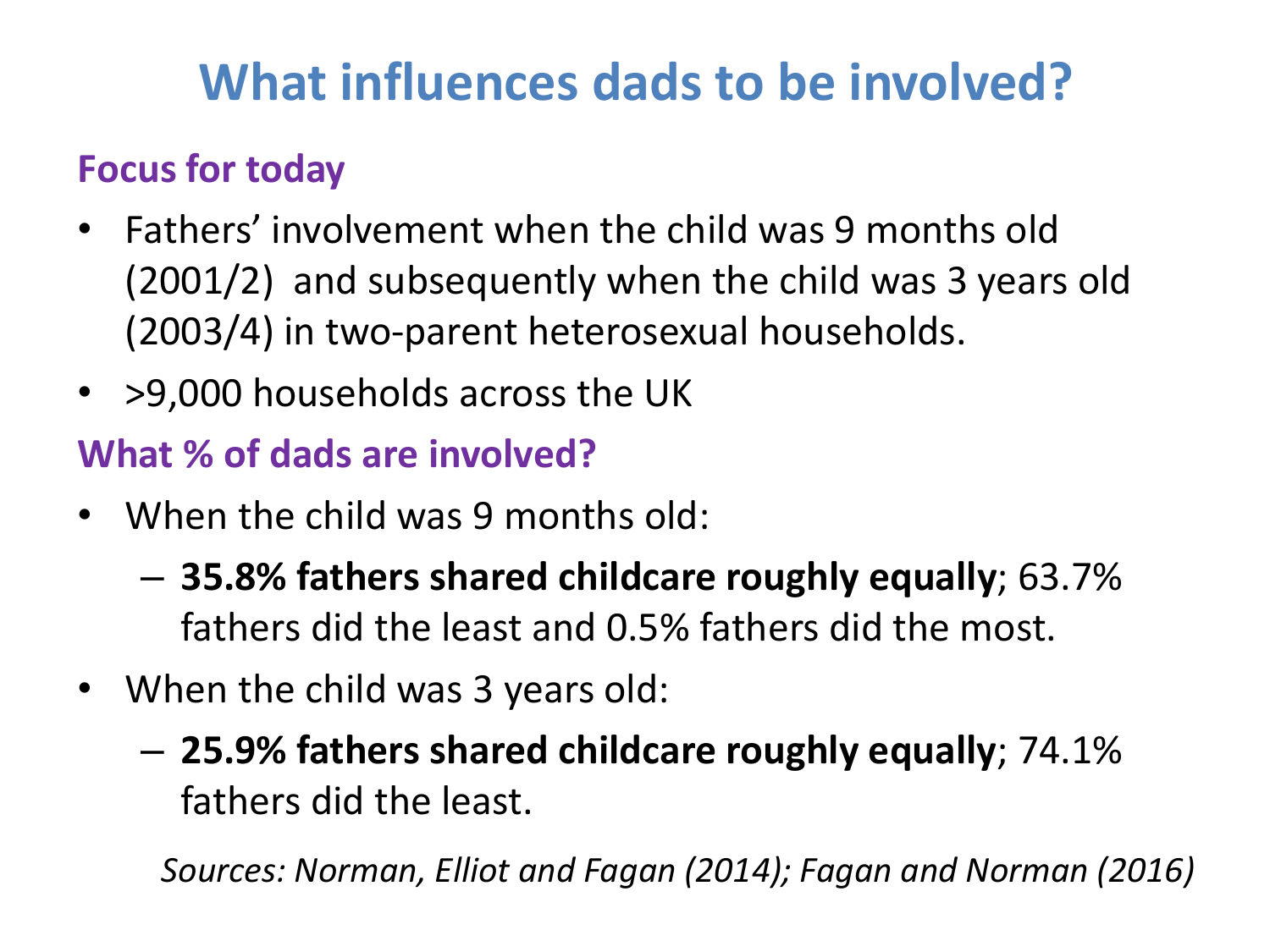#### **What makes dads involved when the child is aged 3?**

Father involvement when the child is 3 years old is…

- **1. Shaped by the parents' family and work-time arrangements when the child is 9 months old**. The father is more likely to be involved when the child is aged 3 if....
	- He shares childcare when the child is 9 months old
	- The mother works full-time (31 hours + p/week) when the child is 9 months old;
	- He works standard (30-40 hours p/week) rather than long full-time hours (48+ hours p/week) when the child is 9 months old.
- **2. Shaped by the couples' work-time arrangements when the child is aged 3 years old.** The father is more likely to be involved when the child is aged 3 if….
	- The mother is employed full-time (31 hours p/week or more);
	- The father works standard (30-40 hours) rather than long full-time hours.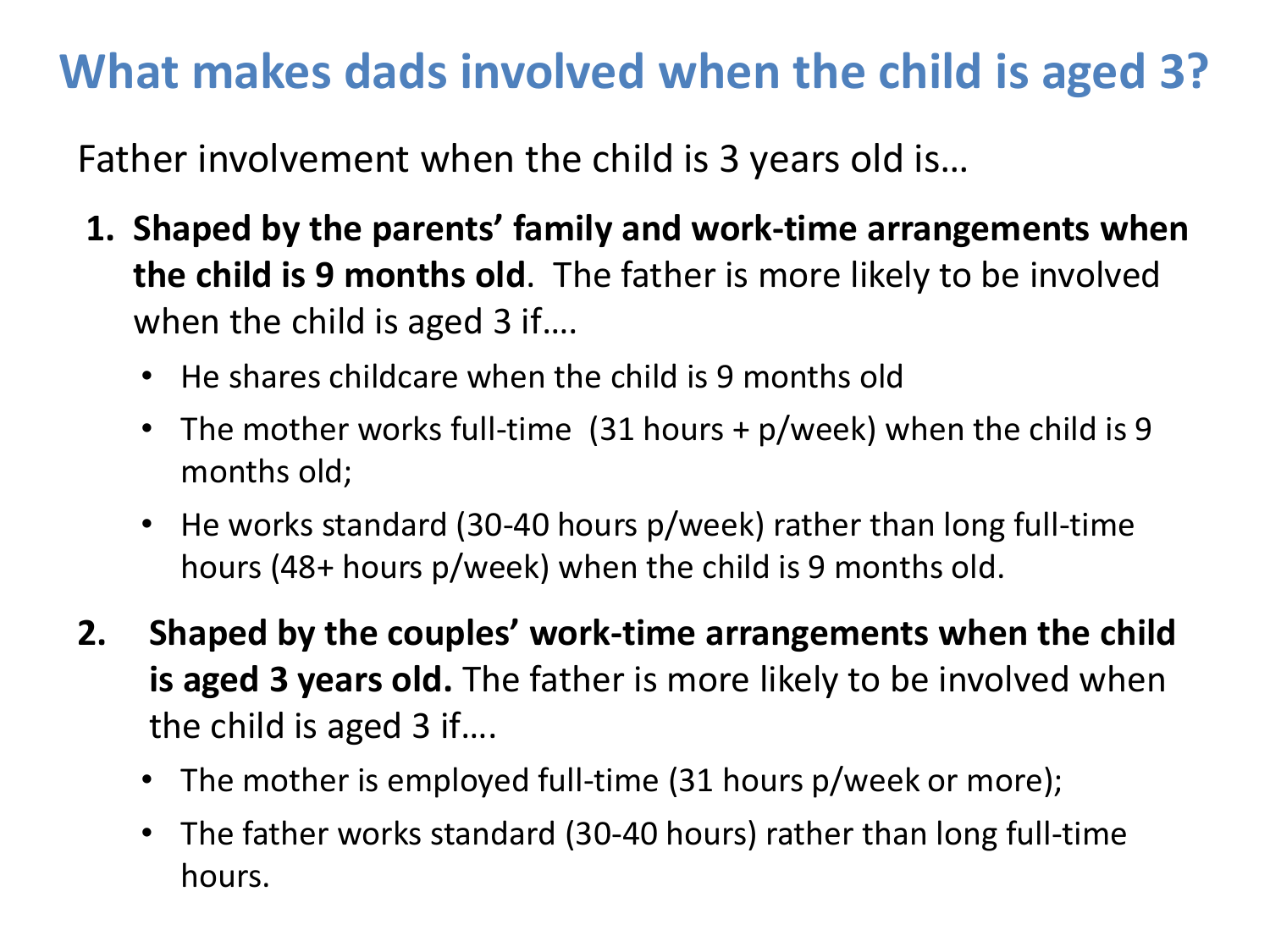# **Conclusions**

A more supportive infrastructure could be achieved by:

- **1. Helping fathers to balance their work and family roles in the first year of parenthood** 
	- Parental leave that is well paid and has a period reserved specifically for the father
	- Limits to long hours working
	- Promotion of flexible working to men
- **2. Supporting mothers back to work after having children**
	- Good quality, flexible and affordable childcare
	- Quality part-time employment
	- Closing the gender pay gap